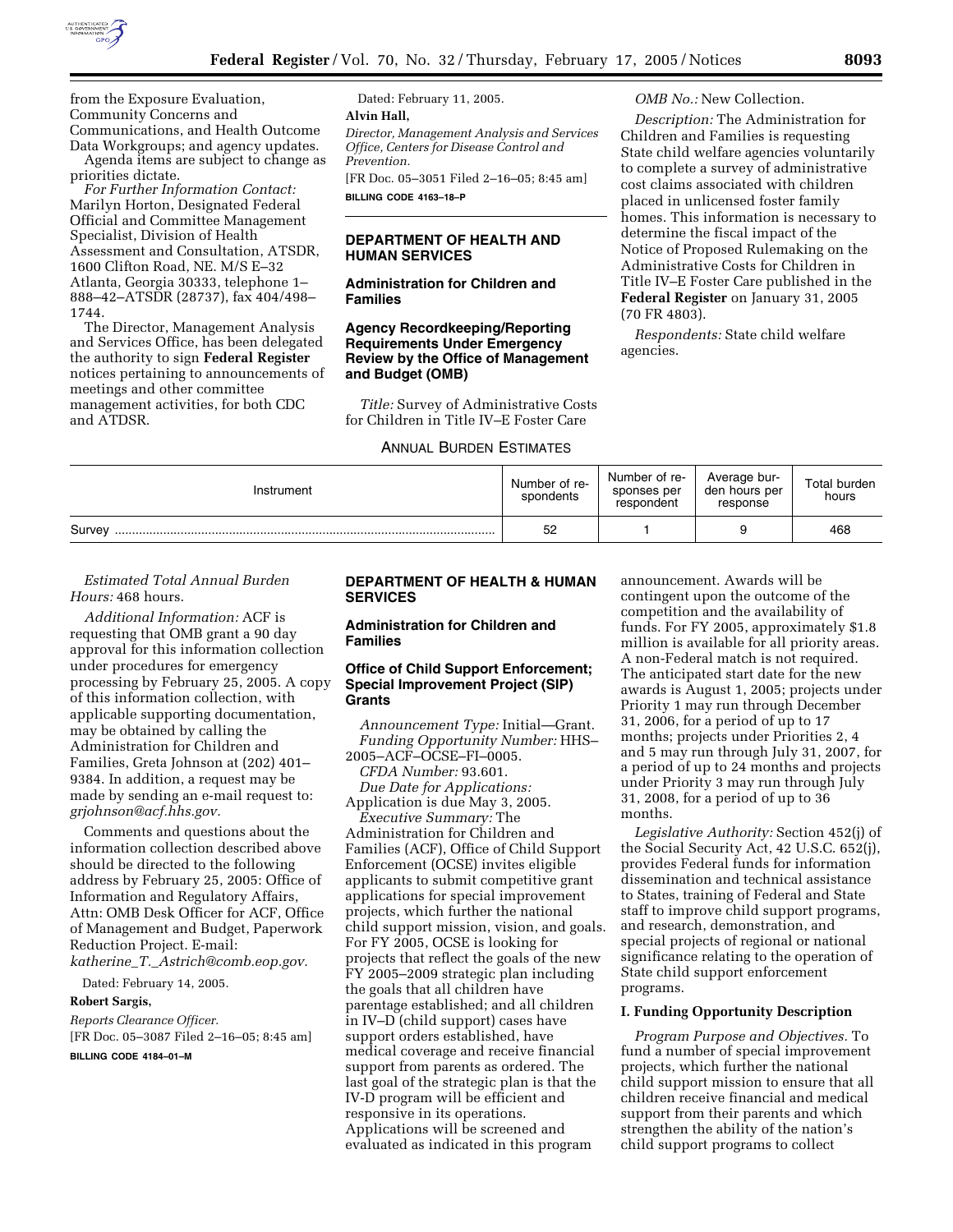support on behalf of children and families. For FY 2005, OCSE is looking for projects that reflect the goals of the new FY 2005–2009 strategic plan including the goals that all children have parentage established; and all children in IV–D (child support) cases have support orders established, have medical coverage, and receive financial support from parents as ordered. The last goal of the strategic plan is that the IV–D program will be efficient and responsive in its operations. The national strategic plan reflects more than 10 years of child support professionals' brainstorming and consensus building among various branches and levels of government. OCSE is looking for innovative projects which promote some of the basic themes of the national strategic plan in that child support should be a reliable source of income for families; that the child support system should help secure children's health care coverage; and that child support agencies should use early prevention strategies to help build a culture of compliance in which parents will support their children voluntarily and reliably. We invite applications for partnerships with entities such as courts and/or tribunals and community- and faith-based organizations, which have the ability to address the needs of harder-to-serve populations, such as low-income non-custodial parents and culturally diverse populations. Applicants should understand that OCSE will not award grants for special improvement projects which (a) duplicate automated data processing and information retrieval system requirements or enhancements and associated tasks which are specified in the Social Security Act; or (b) which cover costs for routine activities that would normally be reimbursed under the Child Support Program (*e.g.*, adding staff positions to perform routine CSE tasks), or by other Federal funding sources. Proposals and their accompanying budgets will be reviewed from this perspective.

Over the past five years, OCSE has awarded an average of 11 grants per year, totaling approximately \$1.3 million per year. All grant awards are subject to the availability of appropriated funds. A non-Federal match is not required. The anticipated start date for the new awards is August 1, 2005; projects under Priority 1 may run through December 31, 2006, for a period of up to 17 months; projects under Priorities 2, 4 and 5 may run through July 31, 2007, for a period of up to 24 months; and projects under

Priority 3 may run through July 31, 2008, for a period of up to 36 months.

The Federal OCSE will provide the State CSE agency the opportunity to comment on the merits of local CSE agency applications before final award. Given that the purpose of these projects is to improve child support enforcement programs, it is critical that applicants have the cooperation of IV–D agencies to operate these projects. Preference will be given to applicants representing CSE agencies and applicant organizations which have letters of commitment or cooperative agreements with CSE agencies. All applications developed jointly by more than one agency/ organization must identify a single lead organization as the official applicant. The lead organization will be the recipient of the grant award. Participating agencies and organizations can be included as co-participants, subgrantees, or subcontractors with their written authorization.

On October 21, 2004, OCSE conducted an audio conference call on ''Writing a Grant Application Made Easy.'' The material presented covered major differences between Section 1115 and Special Improvement Project (SIP) grant programs, key elements of the evaluation criteria, and advice on what to include and common mistakes to avoid. It did not cover the details of the published announcement or discuss the specific priority areas. The recorded tape of this call is available through March 31, 2005, toll free at 1–866–442– 8065.

## *Priority Area 1*

Customizing Approaches for Improved Customer Service

1. Description: Under this solicitation, projects would design and implement customized child support enforcement strategies to improve services in specific sites such as, urban areas or multi-state metro areas, or for specific populations (*e.g.*, incarcerated or formerly incarcerated parents or TANF recipients). Strategies may include, but are not limited to, two or more of the following customized service approaches: distinguishing between those who refuse to pay (*e.g.*, denial/ revocation of licenses and other remedies) and those who cannot pay (*e.g.*, referral to workforce investment agency activities); working with TANF recipients nearing end of receipt of public assistance to help them get child support more regularly; using software to collect and target data for improved case management (however, SIP grant funds may not be used for substantial systems development or design);

preventing the build-up of arrears through proactive early intervention; or co-location of staff to enhance interjurisdictional case processing.

## **II. Award Information**

*Funding Instrument Type:* Grant. *Anticipated Total Priority Area Funding:* \$600,000 per project period. *Anticipated Number of Awards:* 3.

*Ceiling of Individual Awards:* \$200,000 per project period.

*Floor on Amount of Individual Awards:* None.

An application that exceeds the upper value of the dollar range specified will be considered non-responsive.

*Average Projected Award Amount:* \$200,000 per project period.

*Length of Project Periods:* 17 months.

# *Priority Area 2*

Improving Judicial/Administrative Child Support Enforcement Processes

1. Description: Under this solicitation, OCSE is looking for projects that design and implement approaches, which lead to the establishment of child support orders that more appropriately address circumstances of both parents. Such approaches could include better service of process, use of stipulated (voluntary) agreements between both parents on child support and related matters, improved court processes, along with using more culturally sensitive materials for diverse populations (such as tribal, ethnic groups, those with low literacy, *etc.*), as appropriate. Approaches should also address perceived obstacles to payment, including affordability of orders, matters of procedural justice and/or access to children.

## **II. Award Information**

*Funding Instrument Type:* Grant. *Anticipated Total Priority Area* 

*Funding:* \$375,000 per project period. *Anticipated Number of Awards:* 2. *Ceiling of Individual Awards:*

\$187,500 per project period. *Floor on Amount of Individual Awards:* None.

An application that exceeds the upper value of the dollar range specified will be considered non-responsive.

*Average Projected Award Amount:* \$187,500 per project period.

*Length of Project Periods:* 24 months with two 12-month budget periods.

OCSE is providing \$150,000 for the first 12-month budget period and \$37,500 for the second 12-month budget period to provide sufficient time for these projects to finalize activities and evaluation reports.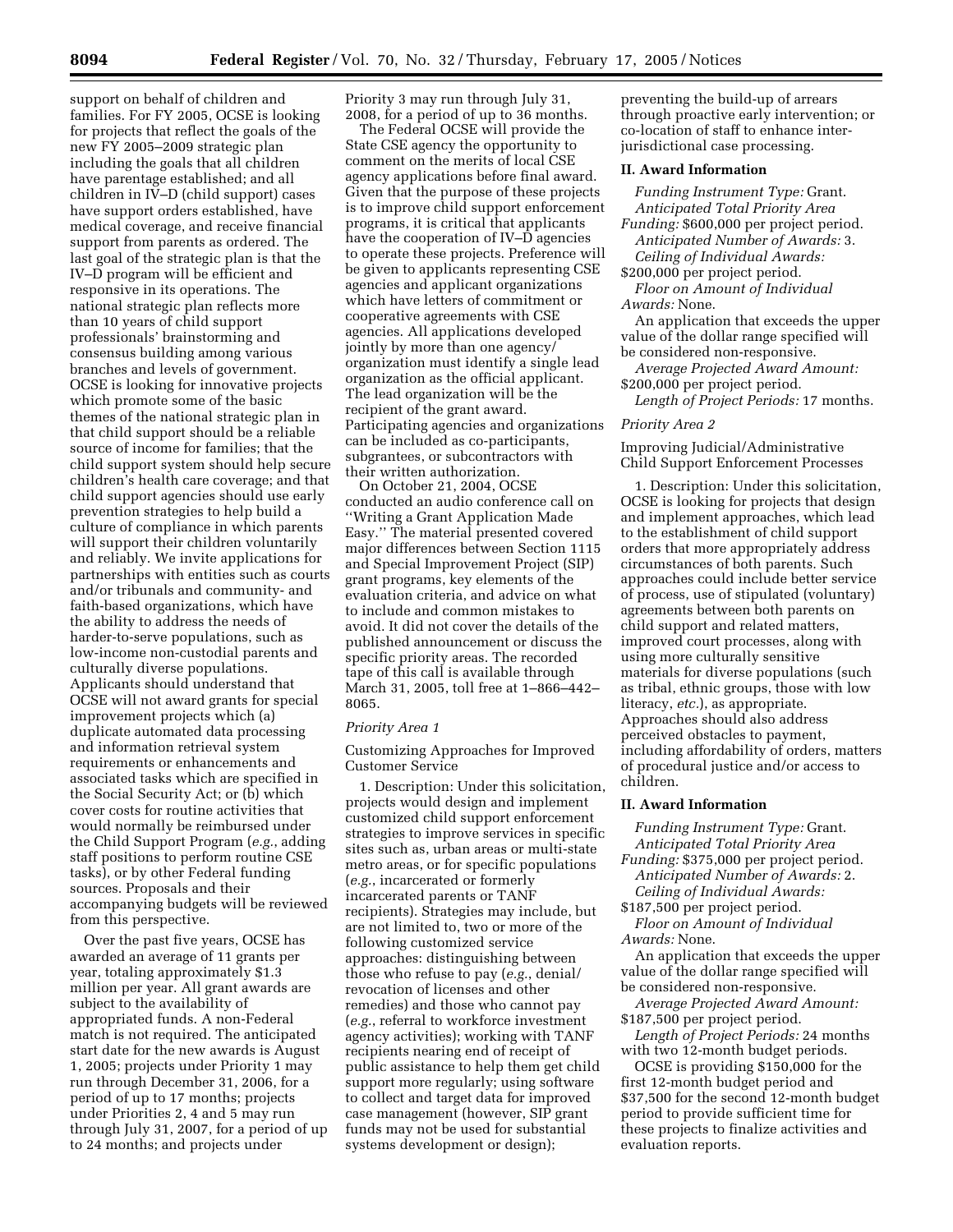## *Priority Area 3*

Improving Child Support and Marriage Education Services for Ethnic and Culturally Diverse Populations

1. Description: Under this solicitation, projects would target underserved ethnic and culturally diverse populations, including, but not limited to, the Hispanic/Latino community, the Asian-American and Pacific Islander community, the African-American community, and Native Americans, American Indians, and Alaskan Natives so that they will receive more effective child support enforcement services and appropriate healthy marriage education. In addition, projects would identify and eliminate barriers that make it harder for ethnic and culturally diverse populations to establish paternity, seek child support assistance and to form and sustain healthy marriages. OCSE is looking for projects which implement strategies to improve and strengthen family stability by providing a combination of child support and marriage education services to ethnic and culturally diverse non-married, custodial, and non-custodial parents. We are interested in collaborative approaches between State/local/tribal governments and/or courts/tribunals with community-based, faith-based organizations, or education institutions and universities (including Historically Black Colleges and Universities) to offer model service approaches (not outreach campaigns) which reduce identified barriers and implement new service delivery strategies within the community. These service approaches should demonstrate the impact on child support outcomes such as paternity establishment, orders established, collections, and healthy marriage formation. This solicitation is not designed to provide funding for the development and implementation of Tribal child support enforcement programs since these provisions are being addressed through Federal regulation. As noted under ''III. Eligibility Information'' below, Tribes and Tribal Organizations are eligible to apply for any of the SIP priority areas described in this announcement.

# **II. Award Information**

*Funding Instrument Type:* Grant. *Anticipated Total Priority Area Funding:* \$1,500,000 per project period. *Anticipated Number of Awards:* 5.

*Ceiling of Individual Awards:* \$300,000 per project period.

*Floor on Amount of Individual Awards:* None.

An application that exceeds the upper value of the dollar range specified will be considered non-responsive.

*Average Projected Award Amount:* \$300,000 per project period.

*Length of Project Periods:* 36 months with three 12-month budget periods.

#### *Priority Area 4*

Improving Health Care Coverage for Children in Child Support Cases

1. Description: Under this solicitation, OCSE is looking for projects that develop and test creative strategies to improve medical support coverage for children in child support cases. Sufficient health care coverage for children is a primary consideration for the child support enforcement program. Strategies may include, but are not limited to, approaches which would improve employer and health insurance plan administrator compliance with the National Medical Support Notice (NMSN); encourage employers to provide information to CSE agencies about their health insurance providers so CSE agencies could better track and monitor medical support coverage; develop information that could be replicated in other communities for custodial and non-custodial parents about low-cost health insurance available at the local level; or improve data interfaces and other information exchanges between State/local CSE agencies and agencies administering Medicaid and SCHIP programs.

## **II. Award Information**

*Funding Instrument Type:* Grant. *Anticipated Total Priority Area* 

*Funding:* \$250,000 per project period. *Anticipated Number of Awards:* 2. *Ceiling of Individual Awards:*

\$125,000 per project period. *Floor on Amount of Individual Awards:* None.

An application that exceeds the upper value of the dollar range specified will be considered non-responsive.

*Average Projected Award Amount:* \$125,000 per project period.

*Length of Project Periods:* 24 months with two 12-month budget periods.

OCSE is providing \$100,000 for the first 12-month budget period and \$25,000 for the second 12-month budget period to provide sufficient time for these projects to finalize activities and evaluation reports.

#### *Priority Area 5*

Improving Local Collaboration Strategies Between Child Support Enforcement and Community Agencies

1. Description: Under this solicitation, OCSE is interested in collaboration

strategies between local CSE agencies and community- and faith-based organizations, health clinics, birthing centers, educational institutions and universities (including Historically Black Colleges and Universities) or public agencies such as Head Start, Medicaid, and TANF, that serve child support clients. Projects would demonstrate innovative strategies to educate parents, especially low-income, unwed parents, about child support enforcement policies in order to expedite the establishment of parentage, and encourage parents to meet their child support and parental responsibilities. OCSE has funded a number of projects designed to provide mentoring and employment services to non-custodial parents to increase child support outcomes. Although these types of projects provided valuable services to non-custodial parents, they generally did not produce significant child support outcomes. Thus, under this solicitation OCSE is looking for innovative collaboration strategies that are primarily intended to improve child support performance in paternity establishment, support order establishment, payment of current or overdue support and additionally, help increase healthy marriage formation.

## **II. Award Information**

*Funding Instrument Type:* Grant. *Anticipated Total Priority Area* 

*Funding:* \$250,000 per project period. *Anticipated Number of Awards:* 2. *Ceiling of Individual Awards:*

\$125,000 per project period.

*Floor on Amount of Individual Awards:* None.

An application that exceeds the upper value of the dollar range specified will be considered non-responsive.

*Average Projected Award Amount:* \$125,000 per project period.

*Length of Project Periods:* 24 months with two 12-month budget periods.

OCSE is providing \$100,000 for the first 12-month budget period and \$25,000 for a second 12-month budget period to provide sufficient time for these projects to finalize activities and evaluation reports.

### **III. Eligibility Information**

## *1. Eligible Applicants*

Eligible applicants for these special improvement project grants are State (including District of Columbia, Guam, Puerto Rico, and the Virgin Islands) Human Services Umbrella agencies, other State agencies (including State IV– D agencies), Tribes and Tribal Organizations, local public agencies (including IV–D agencies), non-profit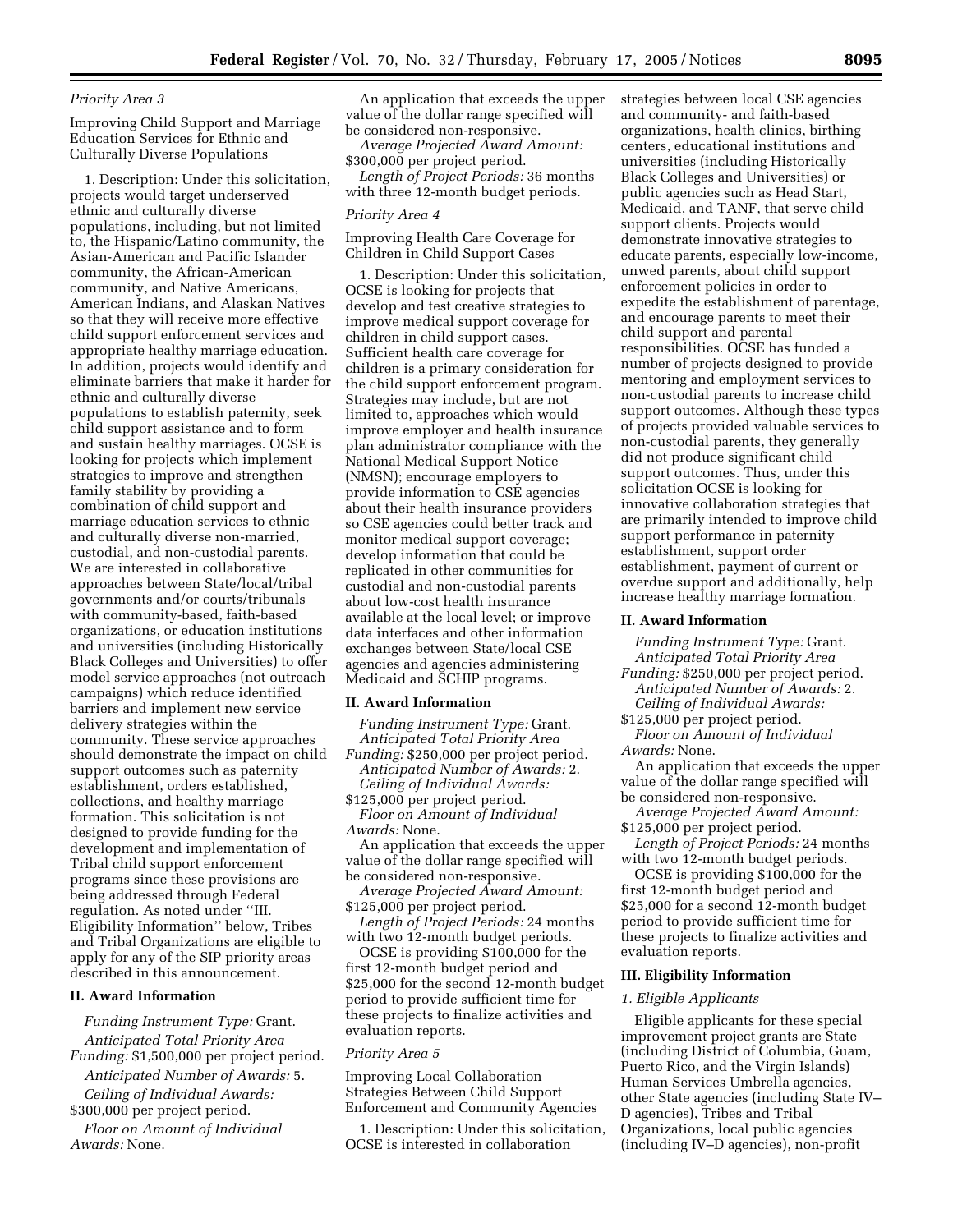organizations (including faith-based and community-based organizations and universities such as Historically Black Colleges and Universities) and consortia of State and/or local public agencies.

Non-profit organizations applying for funding are required to submit proof of their non-profit status. Documentation of non-profit status must be submitted by time of award. Proof of non-profit status is any one of the following:

• A reference to the applicant organization's listing in the Internal Revenue Service's (IRS) most recent list of tax-exempt organizations described in the IRS Code.

• A copy of a currently valid IRS tax exemption certificate.

• A statement from a State taxing body, State attorney general, or other appropriate State official certifying that the applicant organization has a nonprofit status and that none of the net earnings accrue to any private shareholders or individuals.

• A certified copy of the organization's certificate of incorporation or similar document that clearly establishes non-profit status.

• Any of the items in the subparagraphs immediately above for a State or national parent organization and a statement signed by the parent organization that the applicant organization is a local non-profit affiliate.

Private, non-profit organizations are encouraged to submit with their applications the survey located under ''Grant Related Documents and Forms'' titled ''Survey for Private, Non-Profit Grant Applicants'' at *http:// www.acf.hhs.gov/programs/ofs/ forms.htm.*

Additional Information on Eligibility

The applicant should clearly indicate in its application(s) for which specific priority area it is applying. Applicants may submit different applications covering different priority areas or they may submit different applications for different projects under one priority area; however, they may not submit one application for the same project covering multiple priority areas.

# *2. Cost Sharing/Matching*

No.

# *3. Other Eligibility Information*

No grant award will be made under this announcement on the basis of an incomplete application.

All applicants must have a Dun & Bradstreet Universal Numbering System (DUNS) number. On June 27, 2003, the Office of Management and Budget published in the **Federal Register** a new

Federal policy applicable to all Federal grant applicants. The policy requires all Federal grant applicants to provide a Dun & Bradstreet Data Universal Numbering System (DUNS) number when applying for Federal grants or cooperative agreements on or after October 1, 2003. The DUNS number will be required whether an applicant is submitting a paper application or using the government-wide electronic portal (*http://www.Grants.gov*). A DUNS number will be required for every application for a new award or renewal/ continuation of an award, including applications or plans under formula, entitlement, and block grant programs, submitted on or after October 1, 2003.

Please ensure that your organization has a DUNS number. You may acquire a DUNS number at no cost by calling the dedicated toll-free DUNS number request line on 1–866–705–5711 or you may request a number on-line at *http://www.dnb.com.*

Disqualification Factors: An application that exceeds the upper value of the dollar range specified will be considered non-responsive.

Late applications will be rejected and will not receive further consideration.

# **IV. Application and Submission Information**

*1. Address To Request Application Package* 

ATTN: Jean Robinson, Program Analyst, Administration for Children and Families, Office of Child Support Enforcement (OCSE), Division of State, Tribal and Local Assistance, 370 L'Enfant Promenade, SW., 4th Floor, East Wing, Washington, DC 20447. Phone: 202–401–5330. E-mail: *jrobinson@acf.hhs.gov*.

## *2. Content and Form of Application Submission*

You may submit your application to us in either electronic or paper format.

To submit an application electronically, please use the *http://www.Grants.gov/Apply* site. If you use Grants.gov, you will be able to download a copy of the application package, complete it off-line, and then upload and submit the application via the Grants.gov site. ACF will not accept grant applications submitted via e-mail or fax.

Please note the following if you plan to submit your application electronically via Grants.gov:

• Electronic submission is voluntary, but strongly encouraged.

• When you enter the Grants.gov site, you will find information about submitting an application electronically

through the site, as well as the hours of operation. We strongly recommend that you do not wait until the application deadline date to begin the application process through Grants.gov.

• To use Grants.gov, you, as the applicant, must have a DUNS Number and register in the Central Contractor Registry (CCR). You should allow a minimum of five days to complete the CCR registration.

• You will not receive additional point value because you submit a grant application in electronic format, nor will we penalize you if you submit an application in paper format.

• You may submit all documents electronically, including all information typically included on the SF 424 and all necessary assurances and certifications.

• Your application must comply with any page limitation requirements described in this program announcement.

• After you electronically submit your application, you will receive an automatic acknowledgement from Grants.gov that contains a Grants.gov tracking number. The Administration for Children and Families will retrieve your application from Grants.gov.

• We may request that you provide original signatures on forms at a later date.

• You may access the electronic application for this program on *http:// www.Grants.gov*.

• You must search for the downloadable application package by the CFDA number.

An original and two copies of the complete application are required. The original and each of the two copies must include all required forms, certifications, assurances, and appendices, be signed by an authorized representative, have original signatures on the original, and be submitted unbound.

Private non-profit organizations need to submit proof of their non-profit status as described above under ''Eligibility Information'' and are encouraged to submit with their applications the survey located under ''Grant Related Documents and Forms'' titled ''Survey for Private, Non-Profit Grant Applicants'' at *http://www.acf.hhs.gov/ programs/ofs/forms.htm*.

The applicant should clearly indicate in its application(s) for which specific priority area it is applying. Applicants may submit different applications covering different priority areas or they may submit different applications for different projects under one priority area; however, they may not submit one application for the same project covering multiple priority areas. The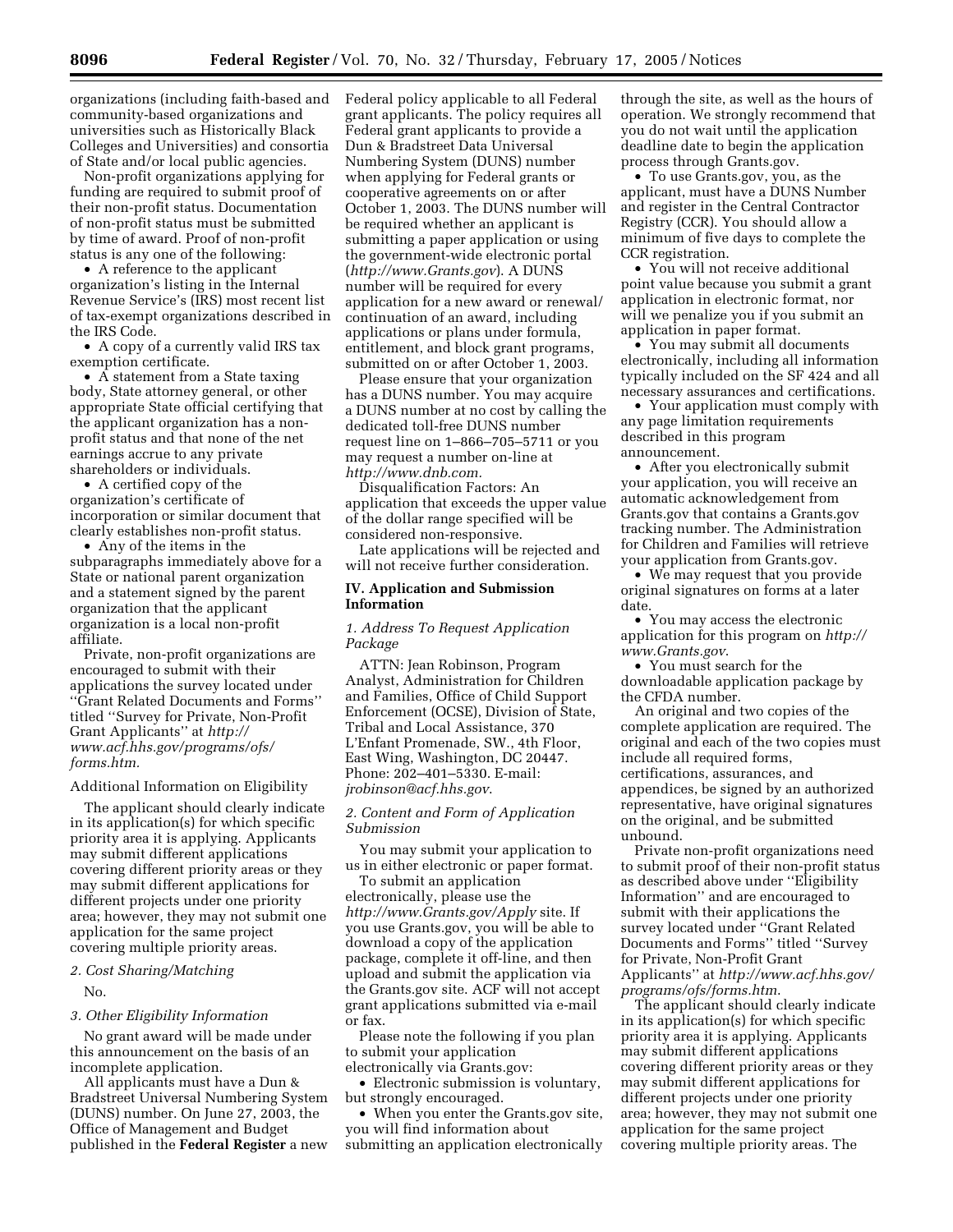length of the application, excluding the required application forms, certifications, and resumes, should be no more than 20 to 25 pages, doublespaced format preferred. A page is a single-side of an 81⁄2″ x 11″ sheet of plain white paper. (Applicants are requested not to send pamphlets, maps, brochures or other printed material along with their application as these are difficult to photocopy. These materials, if submitted, will not be included in the review process.) The project description should include all the information requirements described in the specific evaluation criteria outlined in this program announcement under Part V.

#### Standard Forms and Certifications

The project description should include all the information requirements described in the specific evaluation criteria outlined in the program announcement under Section V Application Review Information. In addition to the project description, the applicant needs to complete all the standard forms required for making applications for awards under this announcement.

Applicants seeking financial assistance under this announcement must file the Standard Form (SF) 424, Application for Federal Assistance; SF– 424A, Budget Information—Non-Construction Programs; SF–424B, Assurances—Non-Construction Programs. The forms may be reproduced for use in submitting applications. Applicants must sign and return the standard forms with their application.

Applicants must furnish prior to award an executed copy of the Standard Form LLL, Certification Regarding Lobbying, when applying for an award in excess of \$100,000. Applicants who have used non-Federal funds for lobbying activities in connection with receiving assistance under this announcement shall complete a disclosure form, if applicable, with their applications (approved by the Office of Management and Budget under control number 0348–0046). Applicants must

sign and return the certification with their application.

Applicants must also understand they will be held accountable for the smoking prohibition included within Public Law 103–227, Title XII Environmental Tobacco Smoke (also known as the PRO–KIDS Act of 1994). A copy of the **Federal Register** notice which implements the smoking prohibition is included with forms. By signing and submitting the application, applicants are providing the certification and need not mail back the certification with the application.

Applicants must make the appropriate certification of their compliance with all Federal statutes relating to nondiscrimination. By signing and submitting the applications, applicants are providing the certification and need not mail back the certification form. Complete the standard forms and the associated certifications and assurances based on the instructions on the forms. The forms and certifications may be found at: *http://www.acf.hhs.gov/ programs/ofs/forms.htm*.

Please see Section V.1. Criteria, for instructions on preparing the full project description.

#### *3. Submission Dates and Times*

*Due Date:* Application is due May 3, 2005.

#### Explanation of Due Dates

The closing time and date for the receipt of applications is 4:30 p.m., eastern time, referenced above. Mailed or hand-delivered applications received after 4:30 p.m. on the closing date will be classified as late.

*Deadline:* Mailed applications shall be considered as meeting an announced deadline if they are received on or before the deadline time and date at the U.S. Department of Health and Human Services, Administration for Children and Families, Office of Grants Management, Division of Discretionary Grants, 370 L'Enfant Promenade, SW., Washington, DC 20447, between Monday and Friday (excluding Federal holidays). This address must appear on

the envelope/package containing the application with the note ''Attention: Sylvia M. Johnson.'' Applicants are responsible for mailing applications well in advance, when using all mail services, to ensure that the applications are received on or before the deadline time and date.

Applications hand carried by applicants, applicant couriers, other representatives of the applicant, or by overnight/express mail couriers shall be considered as meeting an announced deadline if they are received on or before the deadline date, between the hours of 8 a.m. and 4:30 p.m., eastern time, at the address referenced in Section IV.6., between Monday and Friday (excluding Federal holidays).

ACF cannot accommodate transmission of applications by facsimile. Therefore, applications transmitted to ACF by fax will not be accepted regardless of date or time of submission and time of receipt.

*Late applications:* Applications that do not meet the criteria above are considered late applications. ACF shall notify each late applicant that its application will not be considered in the current competition.

Any application received after 4:30 p.m., eastern time, on the deadline date will not be considered for competition.

Applicants using express/overnight mail services should allow two working days prior to the deadline date for receipt of applications. *See* Section IV.6. for more detailed information on submission requirements.

*Extension of deadlines:* ACF may extend application deadlines when circumstances such as acts of God (floods, hurricanes, etc.) occur, or when there are widespread disruptions of mail service, or in other rare cases. A determination to extend or waive deadline requirements rests with the Chief Grants Management Officer.

## Checklist

You may use the checklist below as a guide when preparing your application package.

| What to submit                          | Required content                 | Required form or format                                                                                     | When to submit           |
|-----------------------------------------|----------------------------------|-------------------------------------------------------------------------------------------------------------|--------------------------|
| Table of Contents                       | As described in Section<br>IV.2. | Consistent with quidance in "Content and Form of Ap-<br>plication Submission" section of this announcement. | By application due date. |
| Abstract of Proposed Project            | As described in Section<br>IV.2. | Consistent with quidance in "Content and Form of Ap-<br>plication Submission" section of this announcement. | By application due date. |
| <b>Completed Standard Form</b><br>424.  | As described in Section<br>IV.2. | May be found on http://www.acf.hhs.gov/programs/ofs/<br>forms.htm.                                          | By application due date. |
| <b>Completed Standard Form</b><br>424A. | As described in Section<br>IV.2. | May be found on http://www.acf.hhs.gov/programs/ofs/<br>forms.htm.                                          | By application due date. |
| Narrative Budget Justifica-<br>tion.    | As described in Section<br>IV.2  | Consistent with quidance in "Content and Form of Ap-<br>plication Submission" section of this announcement. | By application due date. |
| Project Narrative                       | As described in Section<br>IV.2. | Consistent with quidance in "Content and Form of Ap-<br>plication Submission" section of this announcement. | By application due date. |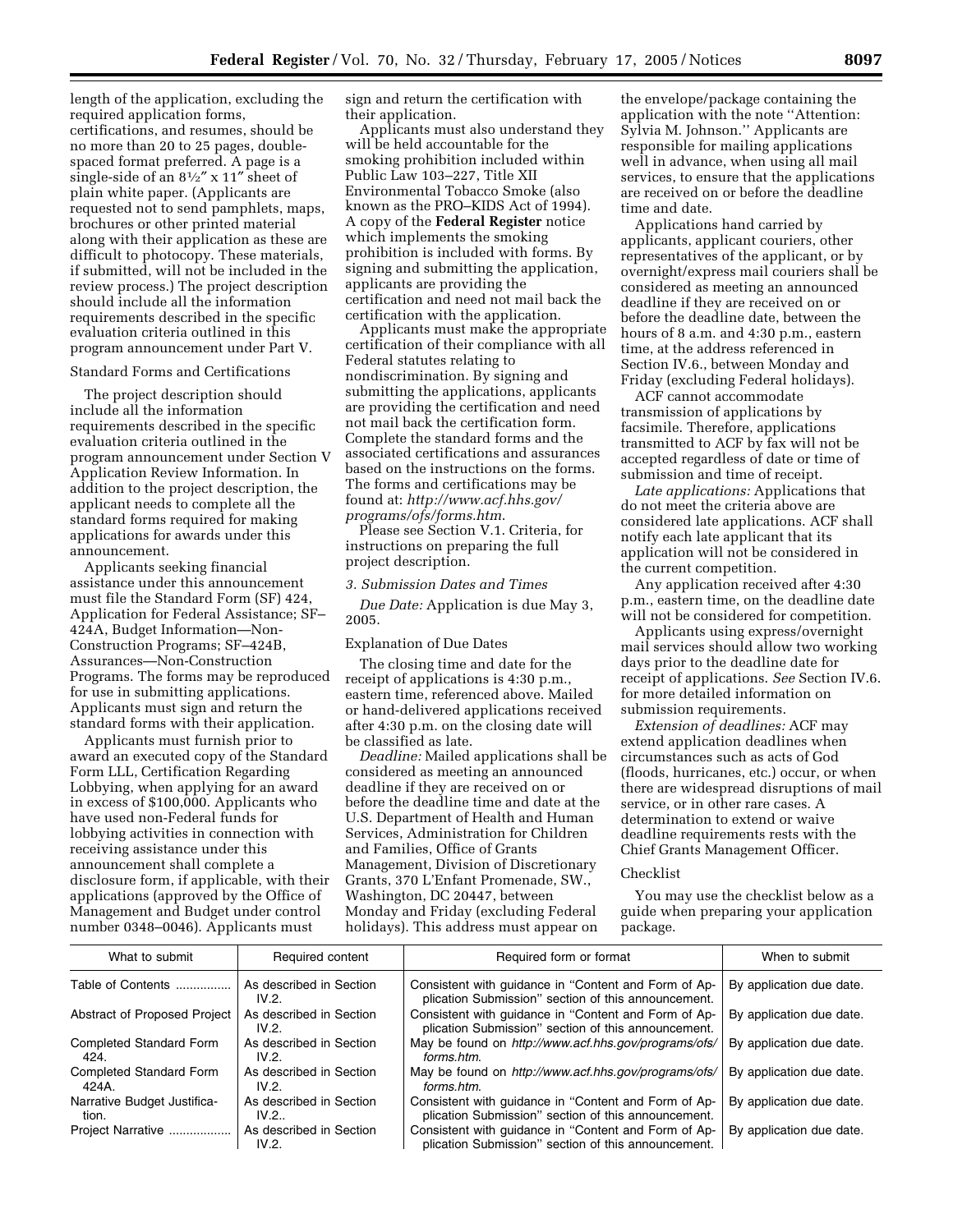| What to submit                | Required content                  | Required form or format                                                  | When to submit    |
|-------------------------------|-----------------------------------|--------------------------------------------------------------------------|-------------------|
| Proof of Non-Profit Status    | As described in Section<br>III.1. | May be found in Section III. Eligibility Information                     | By time of award. |
| Certification regarding lob-  | As described in Section           | May be found on http://www.acf.hhs.gov/programs/ofs/                     | By time of award. |
| bying.                        | IV.2.                             | forms.htm.                                                               |                   |
| Certification regarding envi- | As described in Section           | May be found on http://www.acf.hhs.gov/programs/ofs/   by time fo award. |                   |
| ronmental tobacco smoke.      | IV.2.                             | forms.htm.                                                               |                   |
| Certification regarding non-  | As described in Section           | May be found on http://www.acf.hhs.gov/programs/ofs/                     | By time of award. |
| construction programs.        | IV.2.                             | forms.htm.                                                               |                   |

## Additional Forms

Private non-profit organizations are encouraged to submit with their

applications the survey located under ''Grant Related Documents and Forms'' titled ''Survey for Private, Non-Profit

Grant Applicants'' at *http:// www.acf.hhs.gov/programs/ofs/ forms.htm*.

| What to submit                                       | Required content  | Required form or format                                           | When to submit                        |
|------------------------------------------------------|-------------------|-------------------------------------------------------------------|---------------------------------------|
| Survey for Private Nono-<br>Profit Grant Applicants. | Per required form | Maybe found on http://www.acf.hhs.gov/programs/ofs/<br>forms.htm. | <sup>1</sup> By application due date. |

## *4. Intergovernmental Review*

## State Single Point of Contact (SPOC)

This program is covered under Executive Order 12372, ''Intergovernmental Review of Federal Programs,'' and 45 CFR part 100, ''Intergovernmental Review of Department of Health and Human Services Programs and Activities.'' Under the Order, States may design their own processes for reviewing and commenting on proposed Federal assistance under covered programs.

As of October 1, 2004, the following jurisdictions have elected to participate in the Executive Order process: Arkansas, California, Delaware, District of Columbia, Florida, Georgia, Illinois, Iowa, Kentucky, Maine, Maryland, Michigan, Mississippi, Missouri, Nevada, New Hampshire, New Mexico, New York, North Dakota, Rhode Island, South Carolina, Texas, Utah, West Virginia, Wisconsin, American Samoa, Guam, North Mariana Islands, Puerto Rico, and Virgin Islands. As these jurisdictions have elected to participate in the Executive Order process, they have established SPOCs. Applicants from participating jurisdictions should contact their SPOC, as soon as possible, to alert them of prospective applications and receive instructions. Applicants must submit all required materials, if any, to the SPOC and indicate the date of this submittal (or the date of contact if no submittal is required) on the Standard Form 424, item 16a. Under 45 CFR 100.8(a)(2).

A SPOC has 60 days from the application deadline to comment on proposed new or competing continuation awards. SPOCs are encouraged to eliminate the submission of routine endorsements as official recommendations. Additionally, SPOCs

are requested to clearly differentiate between mere advisory comments and those official State process recommendations which may trigger the 'accommodate or explain'' rule.

When comments are submitted directly to ACF, they should be addressed to the U.S. Department of Health and Human Services, Administration for Children and Families, Office of Grants Management, Division of Discretionary Grants, 370 L'Enfant Promenade, SW., 4th floor, Washington, DC 20447.

Although the remaining jurisdictions have chosen not to participate in the process, entities that meet the eligibility requirements of the program are still eligible to apply for a grant even if a State, Territory, Commonwealth, etc. does not have a SPOC. Therefore, applicants from these jurisdictions, or for projects administered by federallyrecognized Indian Tribes, need take no action in regard to E.O. 12372.

The official list, including addresses, of the jurisdictions elected to participate in E.O. 12372 can be found on the following URL: *http:// www.whitehouse.gov/omb/grants/ spoc.html*.

### *5. Funding Restrictions*

Construction is not an allowable activity or expenditure under this solicitation.

Grant awards will not allow reimbursement of pre-award costs.

#### Number of Projects in Application

Applicants may submit different applications covering different priority areas or they may submit different applications for different projects under one priority area; however, they may not submit one application for the same project covering multiple priority areas.

## *6. Other Submission Requirements*

*Submission by Mail:* An applicant must provide an original application with all attachments signed by an authorized representative and two copies. The application must be received at the address below by 4:30 p.m., eastern time, on or before the closing date.

Administration for Children and Families, Office of Grants Management, Division of Discretionary Grants, 370 L'Enfant Promenade, SW., 4th Floor West, Washington, DC 20447. ATTN: Sylvia M. Johnson, SIP Application.

*Hand Delivery:* An applicant must provide an original application with all attachments signed by an authorized representative and two copies. The application must be received at the address below by 4:30 p.m., eastern time, on or before the closing date. Applications that are hand delivered will be accepted between the hours of 8 a.m. to 4:30 p.m., eastern time, Monday through Friday (excluding Federal holidays). Applications may be delivered to: ACF Mailroom, 2nd Floor (near loading dock), Aerospace Building, 901 D Street, SW., Washington, DC 20024.

*Electronic Submission: http:// www.Grants.gov.* Please see section IV.2 Content and Form of Application Submission for guidelines and requirements when submitting applications electronically.

## **V. Application Review Information**

*The Paperwork Reduction Act of 1995 (Pub. L. 104–13)* 

Public reporting burden for this collection of information is estimated to average 15 hours per response, including the time for reviewing instructions, gathering and maintaining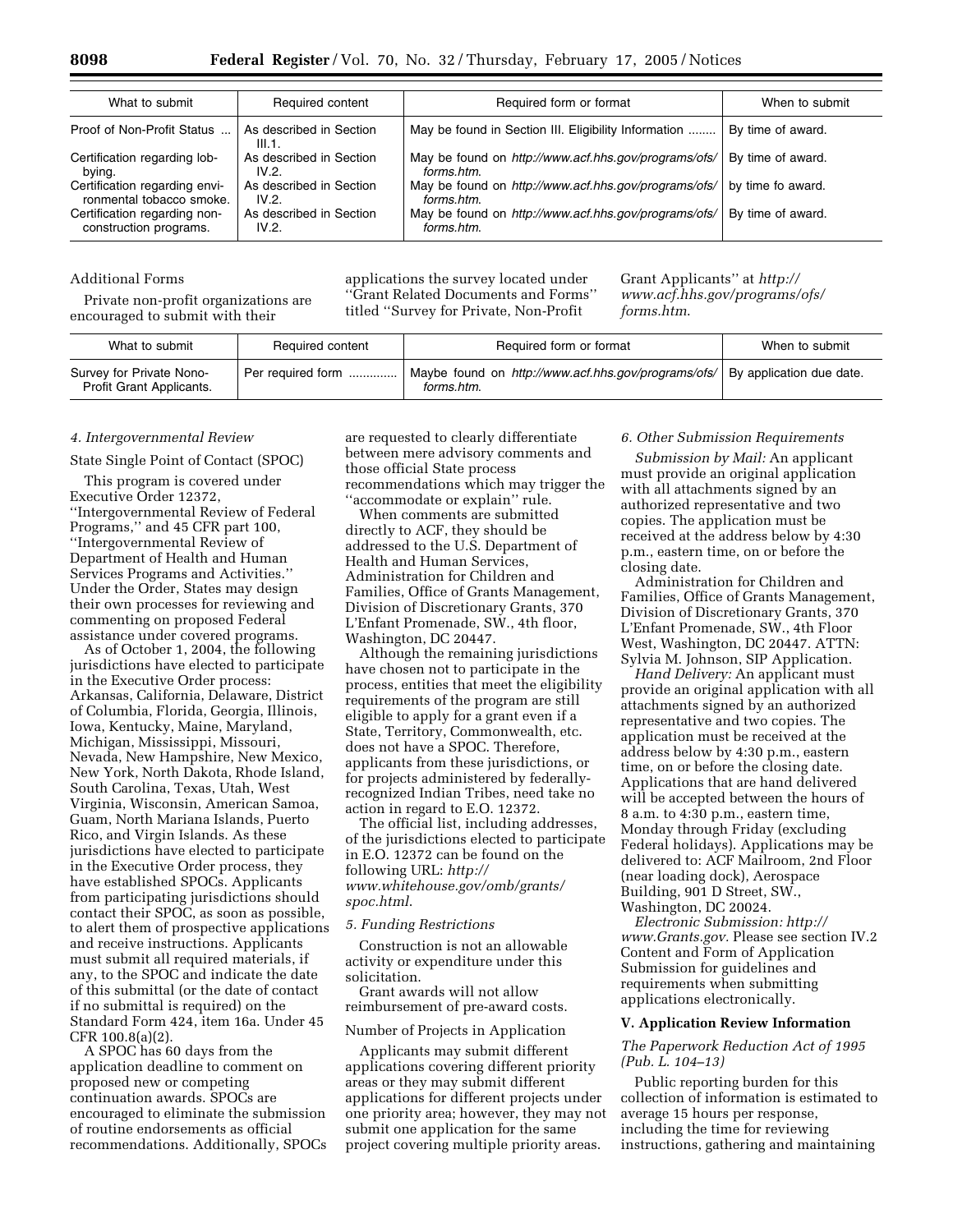the data needed and reviewing the collection information.

The project description is approved under OMB control number 0970–0139 which expires 4/30/2007. An agency may not conduct or sponsor, and a person is not required to respond to, a collection of information unless it displays a currently valid OMB control number.

## *1. Criteria*

The following are instructions and guidelines on how to prepare the 'project summary/abstract" and "Full Project Description'' sections of the application. Under the evaluation criteria section, note that each criterion is preceded by the generic evaluation requirement under the ACF Uniform Project Description (UPD).

## Part 1 The Project Description **Overview**

*Purpose.* The project description provides a major means by which an application is evaluated and ranked to compete with other applications for available assistance. The project description should be concise and complete and should address the activity for which Federal funds are being requested. Supporting documents should be included where they can present information clearly and succinctly. In preparing your project description, all information requested through each specific evaluation criterion should be provided. Awarding offices use this and other information in making their funding recommendations. It is important, therefore, that this information be included in the application.

Part II General Instructions for Preparing a Full Project Description

*Introduction.* Applicants required to submit a full project description shall prepare the project description statement in accordance with the following instructions while being aware of the specified evaluation criteria. The text options give a broad overview of what your project description should include while the evaluation criteria identifies the measures that will be used to evaluate applications.

*Project Summary Abstract.* Provide a summary of the project description (a page or less) with reference to the funding request.

*Objectives and Need for Assistance.* Clearly identify the physical, economic, social, financial, institutional, and/or other problem(s) requiring a solution. The need for assistance must be demonstrated and the principal and

subordinate objectives of the project must be clearly stated; supporting documentation, such as letters of support and testimonials from concerned interests other than the applicant, may be included. Any relevant data based on planning studies should be included or referred to in the endnotes/footnotes. Incorporate demographic data and participant/ beneficiary information, as needed. In developing the project description, the applicant may volunteer or be requested to provide information on the total range of projects currently being conducted and supported (or to be initiated), some of which may be outside the scope of the program announcement.

*Approach.* Outline a plan of action that describes the scope and detail of how the proposed work will be accomplished. Account for all functions or activities identified in the application. Cite factors that might accelerate or decelerate the work and state your reason for taking the proposed approach rather than others. Describe any unusual features of the project such as design or technological innovations, reductions in cost or time, or extraordinary social and community involvement.

Provide quantitative monthly or quarterly projections of the accomplishments to be achieved for each function or activity in such terms as the number of people to be served and the number of activities accomplished. For example, increased use of an interstate child support enforcement remedy (such as income withholding, tax refund offset) is projected to have quarterly results of a 5% increase in income withholding collections and a 5% increase in automated enforcement collections. When accomplishments cannot be quantified by activity or function, list them in chronological order to show the schedule of accomplishments and their target dates.

If any data is to be collected, maintained, and/or disseminated, clearance may be required from the U.S. Office of Management and Budget (OMB). This clearance pertains to any ''collection of information that is conducted or sponsored by ACF.''

List organizations, cooperating entities, consultants, or other key individuals who will work on the project, along with a short description of the nature of their effort or contribution.

*Evaluation.* Provide a narrative addressing how the conduct of the project and the results of the project will be evaluated. In addressing the evaluation of results, state how you will

determine the extent to which the project has achieved its stated objectives and the extent to which the accomplishment of objectives can be attributed to the project. Discuss the criteria to be used to evaluate results, and explain the methodology that will be used to determine if the needs identified and discussed are being met and if the project results and benefits are being achieved. With respect to the conduct of the project, define the procedures to be employed to determine whether the project is being conducted in a manner consistent with the work plan presented and discuss the impact of the project's various activities on the project's effectiveness.

*Additional Information.* Following are requests for additional information that need to be included in the application:

*Staff and Position Data.* Provide a biographical sketch and job description for each key person appointed. Job descriptions for each vacant key position should be included as well. As new key staff is appointed, biographical sketches will also be required.

*Budget and Budget Justification.* Provide a budget with line item detail and detailed calculations for each budget object class identified on the Budget Information form. Detailed calculations must include estimation methods, quantities, unit costs, and other similar quantitative detail sufficient for the calculation to be duplicated. Also, include a breakout by the funding sources identified in Block 15 of the SF–424.

Provide a narrative budget justification that describes how the categorical costs are derived. Discuss the necessity, reasonableness, and allocability of the proposed costs.

*General.* Use the following guidelines for preparing the budget and budget justification. Both Federal and non-Federal resources shall be detailed and justified in the budget and narrative justification. ''Federal resources'' refers only to the ACF grant for which you are applying. ''Non-Federal resources'' are all other Federal and non-Federal resources. It is suggested that budget amounts and computations be presented in a columnar format: first column, object class categories; second column, Federal budget; next column(s), non-Federal budget(s), and last column, total budget. The budget justification should be a narrative.

*Personnel. Description:* Costs of employee salaries and wages.

*Justification:* Identify the project director or principal investigator, if known. For each staff person, provide the title, time commitment to the project (in months), time commitment to the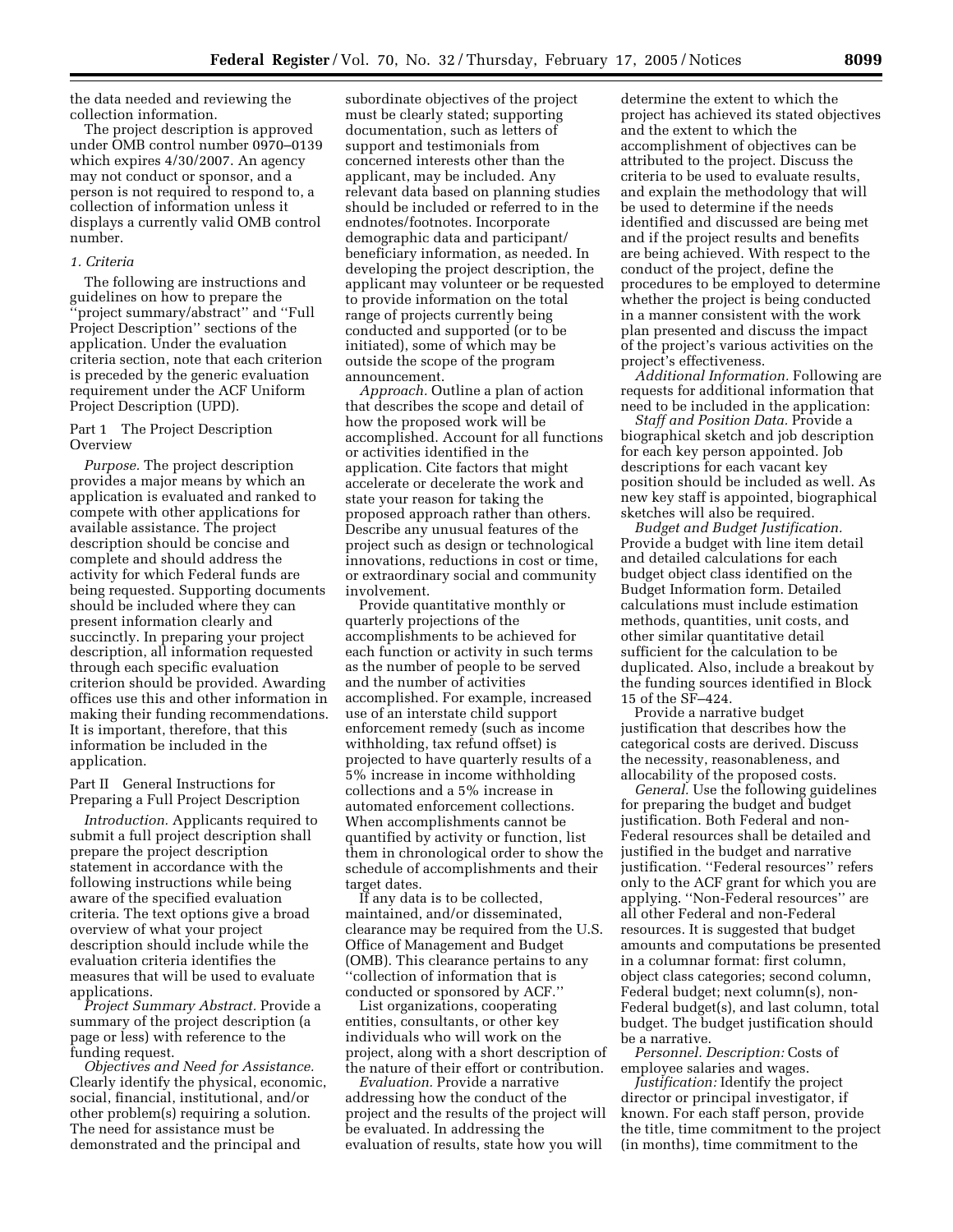project (as a percentage or full-time equivalent), annual salary, grant salary, wage rates, etc. Do not include the costs of consultants or personnel costs of delegate agencies or of specific project(s) or businesses to be financed by the applicant.

*Fringe Benefits. Description:* Costs of employee fringe benefits unless treated as part of an approved indirect cost rate.

*Justification:* Provide a breakdown of the amounts and percentages that comprise fringe benefit costs such as health insurance, FICA, retirement insurance, taxes, etc.

*Travel. Description:* Costs of projectrelated travel by employees of the applicant organization (does not include consultant travel).

*Justification:* For each trip, show the total number of traveler(s), travel destination, duration of trip, *per diem,* mileage allowances, if privately owned vehicles will be used, and other transportation costs and subsistence allowances. Travel costs for key staff to attend ACF-sponsored workshops should be detailed in the budget.

*Equipment. Description:* ''Equipment'' means an article of nonexpendable, tangible personal property having a useful life of more than one year and an acquisition cost which equals or exceeds the lesser of (a) the capitalization level established by the organization for the financial statement purposes, or (b) \$5,000. (**Note:** Acquisition cost means the net invoice unit price of an item of equipment, including the cost of any modifications, attachments, accessories, or auxiliary apparatus necessary to make it usable for the purpose for which it is acquired. Ancillary charges, such as taxes, duty, protective in-transit insurance, freight, and installation shall be included in or excluded from acquisition cost in accordance with the organization's regular written accounting practices.)

*Justification:* For each type of equipment requested, provide a description of the equipment, the cost per unit, the number of units, the total cost, and a plan for use on the project, as well as use or disposal of the equipment after the project ends. An applicant organization that uses its own definition for equipment should provide a copy of its policy or section of its policy, which includes the equipment definition.

*Supplies. Description:* Costs of all tangible personal property other than that included under the Equipment category.

*Justification:* Specify general categories of supplies and their costs. Show computations and provide other

information, which supports the amount Objectives and Need for Assistance 30 requested.

*Contractual. Description:* Costs of all contracts for services and goods except for those that belong under other categories such as equipment, supplies, construction, etc. Include third-party evaluation contracts (if applicable) and contracts with secondary recipient organizations, including delegate agencies and specific project(s) or businesses to be financed by the applicant.

*Justification:* Demonstrate that all procurement transactions will be conducted in a manner to provide, to the maximum extent practical, open and free competition. Recipients and subrecipients, other than States that are required to use part 92 procedures, must justify any anticipated procurement action that is expected to be awarded without competition and exceed the simplified acquisition threshold fixed at 41 U.S.C. 403(11) (currently set at \$100,000). Recipients might be required to make available to ACF pre-award review and procurement documents, such as request for proposals or invitations for bids, independent cost estimates, etc.

**Note:** Whenever the applicant intends to delegate part of the project to another agency, the applicant must provide a detailed budget and budget narrative for each delegate agency, by agency title, along with the same supporting information referred to in these instructions.

*Other. Description:* Costs of all contracts for services and goods except for those that belong under other categories such as equipment, supplies, construction, etc. Include third-party evaluation contracts (if applicable) and contracts with secondary recipient organizations, including delegate agencies and specific project(s) or businesses to be financed by the applicant.

*Justification:* Provide computations, a narrative description and a justification for each cost under this category.

*Total Direct Charges, Total Indirect Charges, Total Project Costs.* (Selfexplanatory.)

*Evaluation Criteria:* The following evaluation criteria appear in weighted descending order. The corresponding score values indicate the relative importance that ACF places on each evaluation criterion.

In considering how applicants will carry out the responsibilities addressed under this announcement, competing applications for financial assistance will be reviewed and evaluated against the following criteria:

Points

The application should demonstrate a thorough understanding and analysis of the problem(s) being addressed in the project, the need for assistance, and the importance of addressing these problems in improving the effectiveness of the child support program. The applicant should describe how the project will address this problem(s) through implementation of changes, enhancements, and innovative efforts and specifically, how this project will improve program results. The applicant should address one or more of the strategies or approaches described under the specific priority area they are applying for (refer to Part I. Priority Areas). The applicant should identify the key goals and objectives of the project; describe the conceptual framework of its approach to resolve the identified problem(s); and provide a rationale for taking this approach as opposed to others.

## Approach 30 Points

A well thought-out and practical management and staffing plan is mandatory. The application should include a detailed management plan that includes timelines and detailed budgetary information. The main concern in this criterion is that the applicant should demonstrate a clear idea of the project's goals, objectives, and tasks to be accomplished. The plan to accomplish the goals and tasks should be set forth in a logical framework. The plan should identify what tasks are required of any contractors and specify their relevant qualifications to perform these tasks. Staff to be committed to the project (including supervisory and management staff) at the state and/or local levels must be identified by their role in the project along with their qualifications and areas of particular expertise. In addition, for any technical expertise obtained through a contract or subgrant, the desired technical expertise and skills of proposed positions should be specified in detail. The applicant should demonstrate that persons with the skills needed to operate the project are on board or can be obtained within a reasonable time.

## Evaluation 25 Points

The application should describe how the success of this project can be measured and how the success of this project has broader application in contributing to child support enforcement policies, practices, and/or providing solutions that could be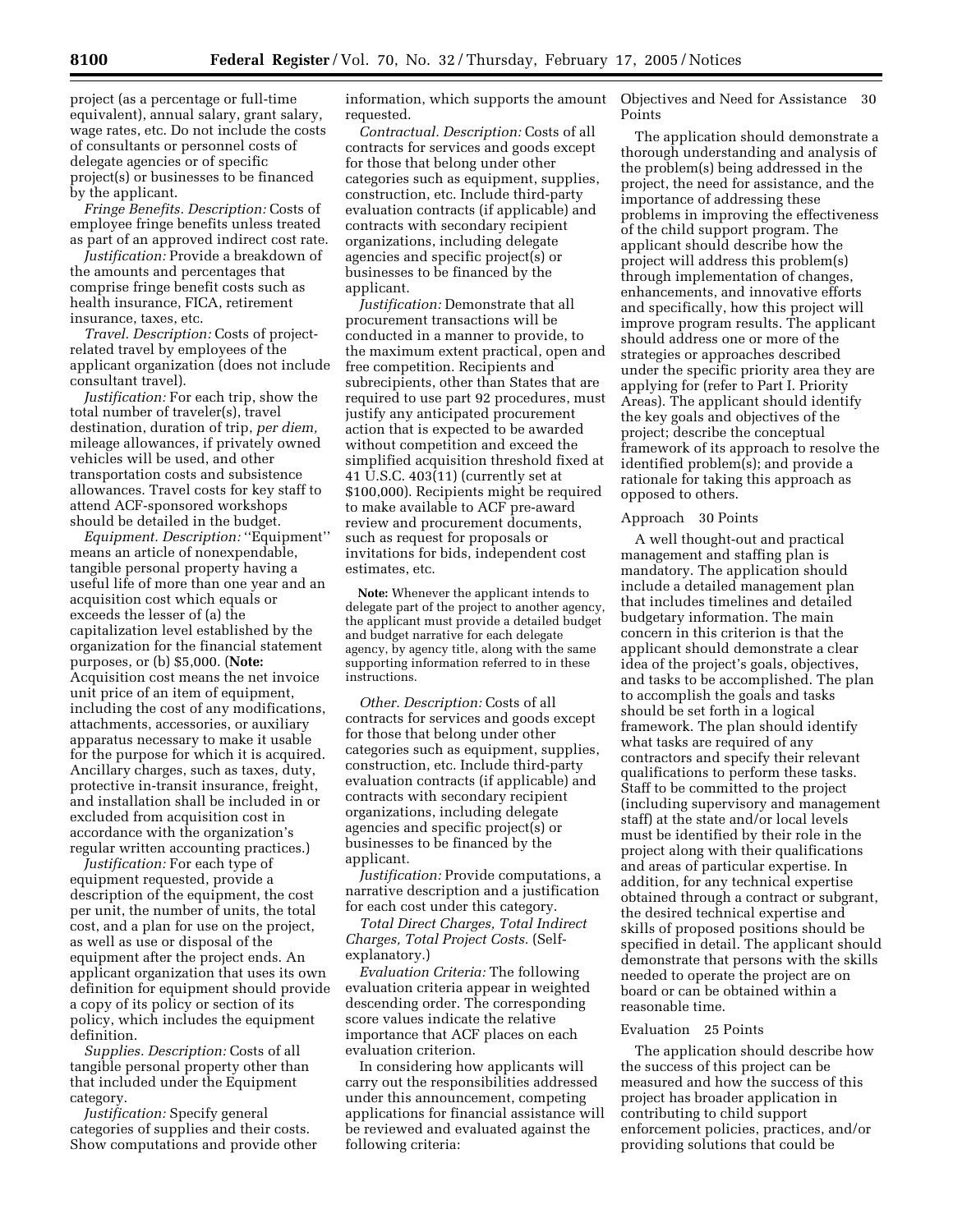adapted by other states/jurisdictions. The application should describe the specific results/products that will be achieved; as appropriate, identify the kinds of data to be collected and maintained; describe procedures for informed consent of participants, where applicable, and discuss the criteria to be used to evaluate the results of the project. The application should describe the evaluation methodology to be used to determine if the process proposed was implemented and if the project goals/objectives were achieved. Sound evaluations to determine whether or not project goals have been realized are of importance to child support enforcement policy makers and administrators. Thus, the proposal should include a process evaluation component and comparison of before/ and after the project site(s)' experience, as appropriate, to demonstrate the results achieved.

Budget and Budget Justification 10 Points

The project costs need to be reasonable in relation to the identified tasks, including the evaluation component. A detailed budget (*e.g.*, the staff required, equipment and facilities that would be leased or purchased) should be provided identifying all agency and other resources (*i.e.*, state, community, or other programs such as TANF or Head Start) that will be committed to the project. Consultant or contractor personnel costs should also be delineated. Although the general rule stated above under the heading TRAVEL suggests otherwise, applicants should NOT include funds for trips to conferences or to OCSE's Central Office in Washington, DC. If OCSE requests such visits, it will reimburse the grantee for them. Grant funds cannot be used for capital improvements or the purchase of land or buildings. Explain why this project's resource requirements cannot be met by the state/local agency's regular program operating budget.

#### Preferences 5 Points

Preference will be given to those grant applicants representing IV–D agencies and applicant organizations who have documented IV–D agency commitment to the project, either through a cooperative agreement or letter of commitment, which needs to be signed and attached to the application.

#### *2. Review and Selection Process*

Each application submitted under this program announcement will undergo a pre-review to determine that (1) the application was received by the closing date and submitted in accordance with

the instructions in this announcement and (2) the applicant is eligible for funding. It is necessary that applicants state specifically which priority area they are applying for.

Applications will be screened for priority area appropriateness. If applications do not clearly select a priority area, or if an application for a single project covers multiple priority areas (see Section IV.2. Content and Form of Application Submission), applicants will be contacted by staff to provide verbal approval of priority area selection.

Applications that pass the initial ACF screening will be evaluated and rated by an independent review panel on the basis of specific evaluation criteria. The results of these reviews will assist the Commissioner and OCSE program staff in considering competing applications. Reviewers' scores will weigh heavily in funding decisions but will not be the only factors considered. Applications generally will be considered in order of the average scores assigned by reviewers. However, highly ranked applications are not guaranteed funding because other factors are taken into consideration. These include, but are not limited to, the number of similar types of existing grants or projects funded with OCSE funds in the last five years; comments of reviewers and government officials; staff evaluation and input; geographic distribution; previous program performance of applicants; compliance with grant terms under previous DHHS grants; audit reports; investigative reports; an applicant's progress in resolving any final audit disallowance on previous OCSE or other Federal agency grants. OCSE will consider the geographic distribution of funds among States and the relative proportion of funding among rural and urban areas. The evaluation criteria were designed to assess the quality of a proposed project, and to determine the likelihood of its success. The evaluation criteria are closely related and are considered as a whole in judging the overall quality of an application. Points are awarded only to applications that are responsive to the evaluation criteria within the context of this program announcement.

Federal reviewers will be used for the review process; however, we may also use consultants. Since ACF will be using non-Federal reviewers in the review process, applicants have the option of omitting from the application copies (not the original) specific salary rates or amounts for individuals specified in the application budget.

# Approved but Unfunded Applications

In cases where more applications are approved for funding than ACF can fund with the money available, the Grants Officer shall fund applications in their order of approval until funds run out. In this case, ACF has the option of carrying over the approved applications up to a year for funding consideration in a later competition of the same program. These applications need not be reviewed and scored again if the program's evaluation criteria have not changed. However, they must then be placed in rank order along with other applications in later competition.

## *3. Anticipated Announcement and Award Dates*

The anticipated start date for the new awards is August 1, 2005. Projects under Priority 1 may run through December 31, 2006, for a period of up to 17 months; projects under Priorities 2, 4 and 5 may run through July 31, 2007, for a period of up to 24 months; and projects under Priority 3 may run through July 31, 2008, for a period of up to 36 months.

## **VI. Award Administration Information**

#### *1. Award Notices*

The successful applicants will be notified through the issuance of a Financial Assistance Award document which sets forth the amount of funds granted, the terms and conditions of the grant, the budget period for which initial support will be given, the non-Federal share to be provided, and the total project period for which support is contemplated. The Financial assistance Award will be signed by the Grants Officer and transmitted via postal mail.

Organizations whose applications will not be funded will be notified in writing.

# *2. Administrative and National Policy Requirements*

Grantees are subject to the requirements in 45 CFR part 74 (nongovernmental) or 45 CFR part 92 (governmental).

#### *3. Reporting Requirements*

All grantees are required to submit quarterly program reports; grantees are also required to submit quarterly expenditure reports using the required financial standard form (SF–269) which can be found at the following URL: *http://www.acf.hhs.gov/programs/ofs/ forms.htm* Final reports are due 90 days after the end of the grant period. A suggested format for the program report will be sent to all grantees after the awards are made.